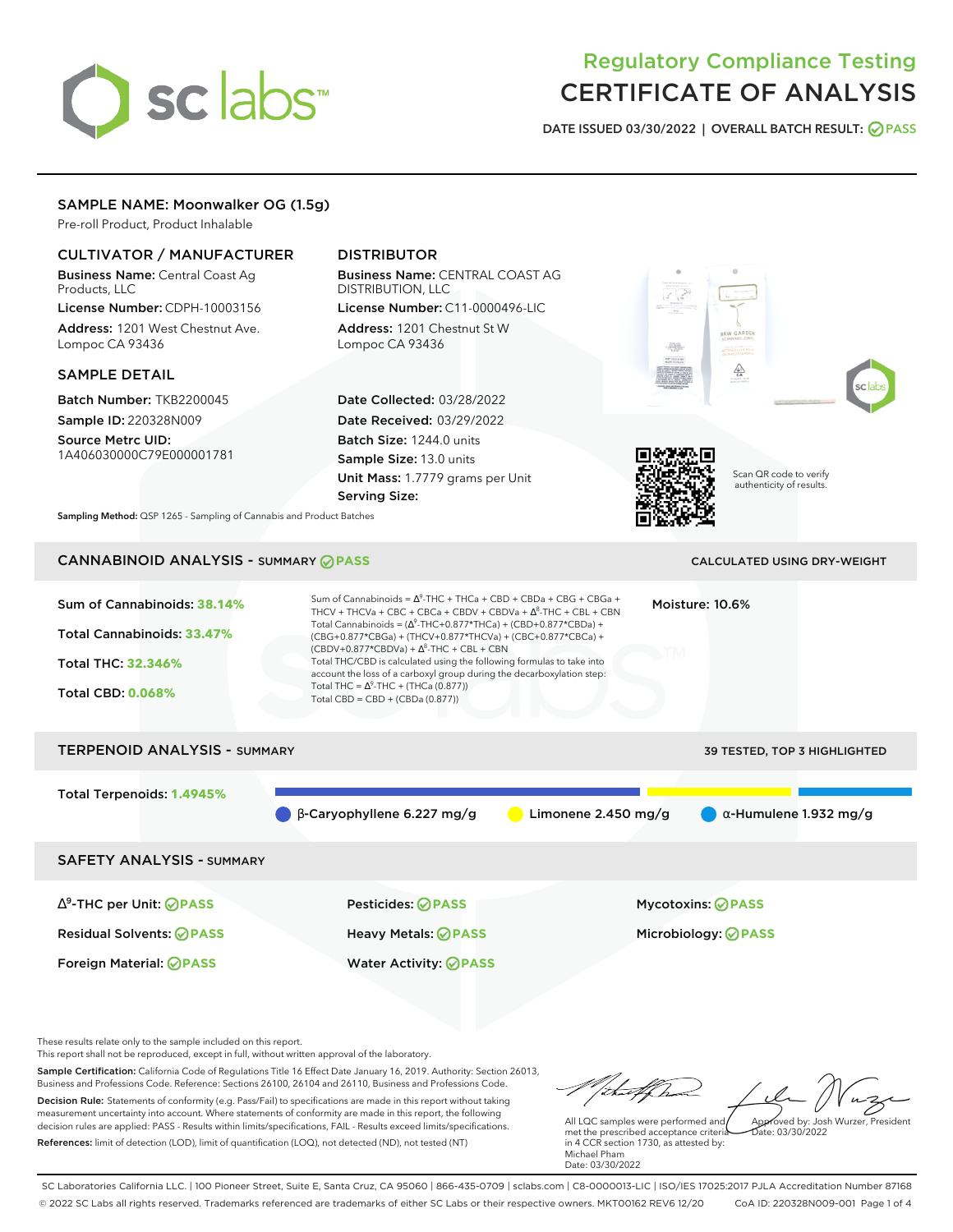



**MOONWALKER OG (1.5G) | DATE ISSUED 03/30/2022 | OVERALL BATCH RESULT: PASS**

### **CANNABINOID TEST RESULTS** - 03/30/2022 **PASS**

Tested by high-performance liquid chromatography with diode-array detection (HPLC-DAD). Calculated using Dry-Weight. **Method:** QSP 1157 - Analysis of Cannabinoids by HPLC-DAD

### TOTAL CANNABINOIDS: **33.47%**

Total Cannabinoids (Total THC) + (Total CBD) + (Total CBG) + (Total THCV) + (Total CBC) +  $(Total CBDV) +  $\Delta^8$ -THC + CBL + CBN$ 

TOTAL THC: **32.346%** Total THC (Ƽ-THC+0.877\*THCa)

TOTAL CBD: **0.068%** Total CBD (CBD+0.877\*CBDa)

TOTAL CBG: 0.46% Total CBG (CBG+0.877\*CBGa)

TOTAL THCV: 0.166% Total THCV (THCV+0.877\*THCVa)

TOTAL CBC: 0.431% Total CBC (CBC+0.877\*CBCa)

TOTAL CBDV: ND Total CBDV (CBDV+0.877\*CBDVa)

| <b>COMPOUND</b> | LOD/LOQ<br>(mg/g)          | <b>MEASUREMENT</b><br><b>UNCERTAINTY</b><br>(mg/g) | <b>RESULT</b><br>(mg/g) | <b>RESULT</b><br>(%) |
|-----------------|----------------------------|----------------------------------------------------|-------------------------|----------------------|
| <b>THCa</b>     | 0.05/0.14                  | ±7.331                                             | 366.55                  | 36.655               |
| <b>CBGa</b>     | 0.1 / 0.2                  | $\pm 0.22$                                         | 5.3                     | 0.53                 |
| <b>CBCa</b>     | 0.07 / 0.28                | ±0.187                                             | 4.92                    | 0.492                |
| $\Delta^9$ -THC | 0.06 / 0.26                | ±0.054                                             | 2.00                    | 0.200                |
| <b>THCVa</b>    | 0.07/0.20                  | ±0.070                                             | 1.89                    | 0.189                |
| <b>CBDa</b>     | 0.02/0.19                  | ±0.018                                             | 0.78                    | 0.078                |
| $\wedge^8$ -THC | 0.1/0.4                    | N/A                                                | <b>ND</b>               | <b>ND</b>            |
| <b>THCV</b>     | 0.1/0.2                    | N/A                                                | <b>ND</b>               | <b>ND</b>            |
| <b>CBD</b>      | 0.07/0.29                  | N/A                                                | <b>ND</b>               | <b>ND</b>            |
| <b>CBDV</b>     | 0.04 / 0.15                | N/A                                                | <b>ND</b>               | <b>ND</b>            |
| <b>CBDVa</b>    | 0.03 / 0.53                | N/A                                                | <b>ND</b>               | <b>ND</b>            |
| <b>CBG</b>      | 0.06/0.19                  | N/A                                                | <b>ND</b>               | <b>ND</b>            |
| <b>CBL</b>      | 0.06 / 0.24                | N/A                                                | <b>ND</b>               | <b>ND</b>            |
| <b>CBN</b>      | 0.1/0.3                    | N/A                                                | <b>ND</b>               | <b>ND</b>            |
| <b>CBC</b>      | 0.2 / 0.5                  | N/A                                                | <b>ND</b>               | <b>ND</b>            |
|                 | <b>SUM OF CANNABINOIDS</b> |                                                    | 381.4 mg/g              | 38.14%               |

### **UNIT MASS: 1.7779 grams per Unit**

| $\Delta^9$ -THC per Unit               | 1100 per-package limit | $3.56$ mg/unit | <b>PASS</b> |
|----------------------------------------|------------------------|----------------|-------------|
| <b>Total THC per Unit</b>              |                        | 575.08 mg/unit |             |
| <b>CBD per Unit</b>                    |                        | <b>ND</b>      |             |
| <b>Total CBD per Unit</b>              |                        | $1.21$ mg/unit |             |
| <b>Sum of Cannabinoids</b><br>per Unit |                        | 678.1 mg/unit  |             |
| <b>Total Cannabinoids</b><br>per Unit  |                        | 595.1 mg/unit  |             |

### **MOISTURE TEST RESULT**

**10.6%** Tested 03/29/2022 **Method:** QSP 1224 - Loss on Drying (Moisture)

## **TERPENOID TEST RESULTS** - 03/30/2022

Terpene analysis utilizing gas chromatography-flame ionization detection (GC-FID). **Method:** QSP 1192 - Analysis of Terpenoids by GC-FID

| <b>COMPOUND</b>          | LOD/LOQ<br>(mg/g) | <b>MEASUREMENT</b><br><b>UNCERTAINTY</b><br>(mg/g) | <b>RESULT</b><br>(mg/g)                          | <b>RESULT</b><br>(%) |
|--------------------------|-------------------|----------------------------------------------------|--------------------------------------------------|----------------------|
| β-Caryophyllene          | 0.004 / 0.012     | ±0.1725                                            | 6.227                                            | 0.6227               |
| Limonene                 | 0.005 / 0.016     | ±0.0272                                            | 2.450                                            | 0.2450               |
| $\alpha$ -Humulene       | 0.009/0.029       | ±0.0483                                            | 1.932                                            | 0.1932               |
| <b>Myrcene</b>           | 0.008 / 0.025     | ±0.0088                                            | 0.879                                            | 0.0879               |
| Linalool                 | 0.009 / 0.032     | ±0.0172                                            | 0.582                                            | 0.0582               |
| Fenchol                  | 0.010 / 0.034     | ±0.0154                                            | 0.510                                            | 0.0510               |
| $\alpha$ -Bisabolol      | 0.008 / 0.026     | ±0.0188                                            | 0.454                                            | 0.0454               |
| Nerolidol                | 0.006 / 0.019     | ±0.0199                                            | 0.407                                            | 0.0407               |
| <b>Terpineol</b>         | 0.009 / 0.031     | ±0.0168                                            | 0.351                                            | 0.0351               |
| $\beta$ -Pinene          | 0.004 / 0.014     | ±0.0024                                            | 0.266                                            | 0.0266               |
| $trans-\beta$ -Farnesene | 0.008 / 0.025     | ±0.0069                                            | 0.251                                            | 0.0251               |
| <b>Borneol</b>           | 0.005 / 0.016     | ±0.0036                                            | 0.110                                            | 0.0110               |
| Caryophyllene<br>Oxide   | 0.010 / 0.033     | ±0.0039                                            | 0.109                                            | 0.0109               |
| $\alpha$ -Pinene         | 0.005 / 0.017     | ±0.0007                                            | 0.108                                            | 0.0108               |
| Terpinolene              | 0.008 / 0.026     | ±0.0015                                            | 0.097                                            | 0.0097               |
| Valencene                | 0.009 / 0.030     | ±0.0035                                            | 0.065                                            | 0.0065               |
| Geraniol                 | 0.002 / 0.007     | ±0.0021                                            | 0.061                                            | 0.0061               |
| β-Ocimene                | 0.006 / 0.020     | ±0.0013                                            | 0.051                                            | 0.0051               |
| Camphene                 | 0.005 / 0.015     | ±0.0003                                            | 0.035                                            | 0.0035               |
| $\Delta^3$ -Carene       | 0.005 / 0.018     | N/A                                                | <loq< th=""><th><loq< th=""></loq<></th></loq<>  | <loq< th=""></loq<>  |
| Eucalyptol               | 0.006 / 0.018     | N/A                                                | <loq< th=""><th><loq< th=""></loq<></th></loq<>  | <loq< th=""></loq<>  |
| $\gamma$ -Terpinene      | 0.006 / 0.018     | N/A                                                | <loq< th=""><th><loq< th=""></loq<></th></loq<>  | <loq< th=""></loq<>  |
| Sabinene Hydrate         | 0.006 / 0.022     | N/A                                                | <loq< th=""><th><loq< th=""></loq<></th></loq<>  | <loq< th=""></loq<>  |
| Fenchone                 | 0.009 / 0.028     | N/A                                                | <loq< th=""><th><math>&lt;</math>LOQ</th></loq<> | $<$ LOQ              |
| Sabinene                 | 0.004 / 0.014     | N/A                                                | <b>ND</b>                                        | ND                   |
| $\alpha$ -Phellandrene   | 0.006 / 0.020     | N/A                                                | <b>ND</b>                                        | ND                   |
| $\alpha$ -Terpinene      | 0.005 / 0.017     | N/A                                                | ND                                               | <b>ND</b>            |
| p-Cymene                 | 0.005 / 0.016     | N/A                                                | <b>ND</b>                                        | <b>ND</b>            |
| Isopulegol               | 0.005 / 0.016     | N/A                                                | ND                                               | <b>ND</b>            |
| Camphor                  | 0.006 / 0.019     | N/A                                                | <b>ND</b>                                        | <b>ND</b>            |
| Isoborneol               | 0.004 / 0.012     | N/A                                                | ND                                               | ND                   |
| Menthol                  | 0.008 / 0.025     | N/A                                                | ND                                               | ND                   |
| Nerol                    | 0.003 / 0.011     | N/A                                                | <b>ND</b>                                        | ND                   |
| Citronellol              | 0.003 / 0.010     | N/A                                                | <b>ND</b>                                        | <b>ND</b>            |
| Pulegone                 | 0.003 / 0.011     | N/A                                                | ND                                               | ND                   |
| <b>Geranyl Acetate</b>   | 0.004 / 0.014     | N/A                                                | ND                                               | ND                   |
| $\alpha$ -Cedrene        | 0.005 / 0.016     | N/A                                                | <b>ND</b>                                        | <b>ND</b>            |
| Guaiol                   | 0.009 / 0.030     | N/A                                                | ND                                               | ND                   |
| Cedrol                   | 0.008 / 0.027     | N/A                                                | <b>ND</b>                                        | ND                   |
| <b>TOTAL TERPENOIDS</b>  |                   |                                                    | 14.945 mg/g                                      | 1.4945%              |

SC Laboratories California LLC. | 100 Pioneer Street, Suite E, Santa Cruz, CA 95060 | 866-435-0709 | sclabs.com | C8-0000013-LIC | ISO/IES 17025:2017 PJLA Accreditation Number 87168 © 2022 SC Labs all rights reserved. Trademarks referenced are trademarks of either SC Labs or their respective owners. MKT00162 REV6 12/20 CoA ID: 220328N009-001 Page 2 of 4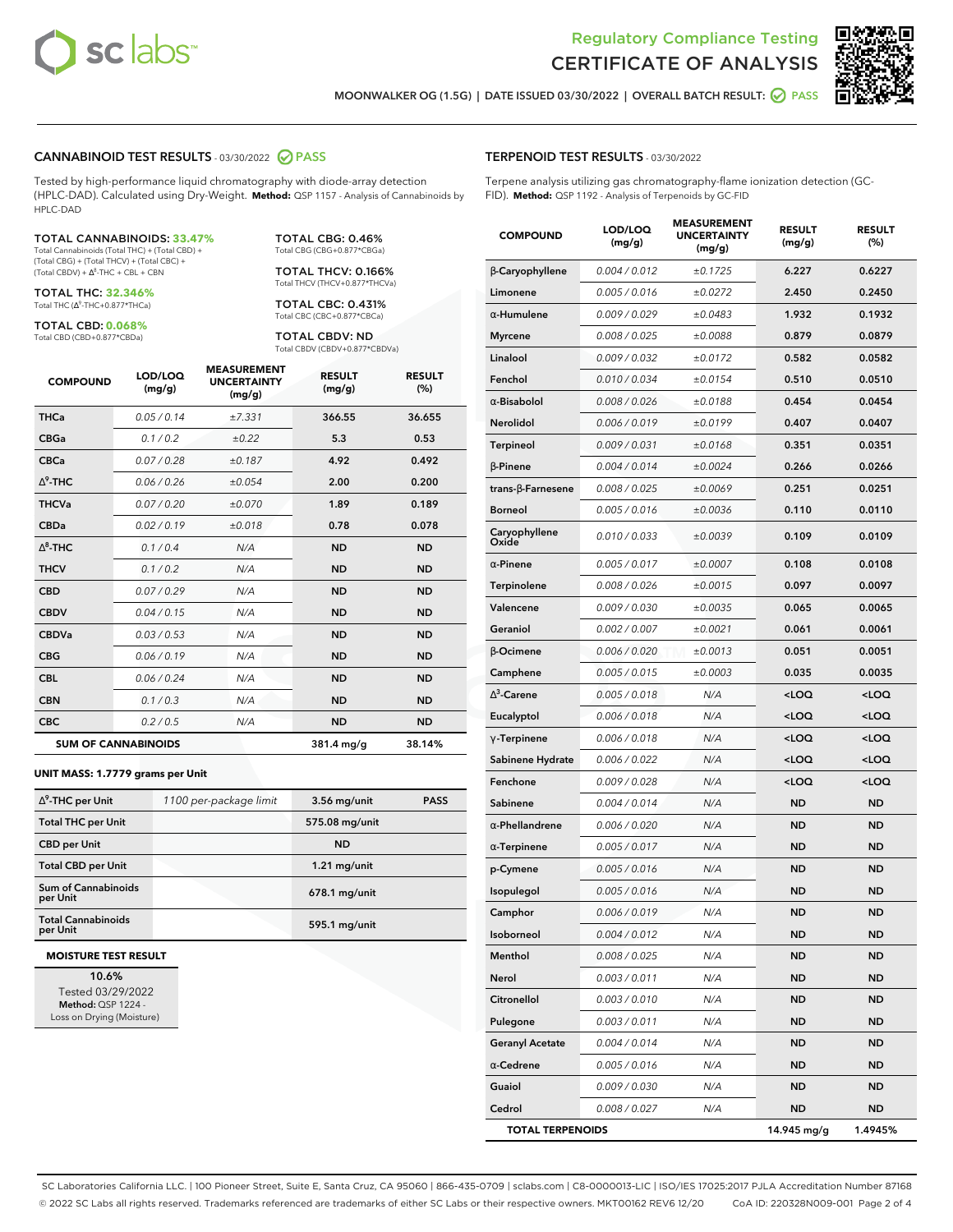



**MOONWALKER OG (1.5G) | DATE ISSUED 03/30/2022 | OVERALL BATCH RESULT: PASS**

# **CATEGORY 1 PESTICIDE TEST RESULTS** - 03/30/2022 **PASS**

Pesticide and plant growth regulator analysis utilizing high-performance liquid chromatography-mass spectrometry (HPLC-MS) or gas chromatography-mass spectrometry (GC-MS). \*GC-MS utilized where indicated. **Method:** QSP 1212 - Analysis of Pesticides and Mycotoxins by LC-MS or QSP 1213 - Analysis of Pesticides by GC-MS

| Aldicarb<br>0.03 / 0.08<br>$\ge$ LOD<br>N/A<br><b>ND</b><br><b>PASS</b><br>Carbofuran<br>0.02 / 0.05<br>$>$ LOD<br>N/A<br><b>ND</b><br><b>PASS</b><br>Chlordane*<br>0.03 / 0.08<br>$\ge$ LOD<br>N/A<br><b>ND</b><br><b>PASS</b><br>0.03/0.10<br><b>ND</b><br><b>PASS</b><br>Chlorfenapyr*<br>$>$ LOD<br>N/A<br>0.02/0.06<br>$>$ LOD<br>N/A<br><b>ND</b><br><b>PASS</b><br>Chlorpyrifos<br>0.02 / 0.07<br>$\ge$ LOD<br>N/A<br><b>ND</b><br><b>PASS</b><br>Coumaphos<br>Daminozide<br><b>PASS</b><br>0.02 / 0.07<br>$\ge$ LOD<br>N/A<br><b>ND</b><br><b>Dichlorvos</b><br>0.03/0.09<br>$>$ LOD<br>N/A<br><b>ND</b><br><b>PASS</b><br>(DDVP)<br>0.03/0.08<br>N/A<br><b>ND</b><br>Dimethoate<br>$>$ LOD<br><b>PASS</b><br>Ethoprophos<br>0.03/0.10<br>$\ge$ LOD<br>N/A<br><b>ND</b><br><b>PASS</b><br>N/A<br><b>ND</b><br><b>PASS</b><br>Etofenprox<br>0.02 / 0.06<br>$\ge$ LOD<br>N/A<br>0.03 / 0.08<br><b>ND</b><br><b>PASS</b><br>Fenoxycarb<br>$\ge$ LOD<br>0.03 / 0.08<br>N/A<br><b>ND</b><br><b>PASS</b><br>Fipronil<br>$\ge$ LOD<br>Imazalil<br>0.02/0.06<br>$>$ LOD<br>N/A<br><b>ND</b><br><b>PASS</b><br><b>Methiocarb</b><br>0.02 / 0.07<br>$\ge$ LOD<br>N/A<br><b>ND</b><br><b>PASS</b><br>N/A<br><b>ND</b><br><b>PASS</b><br>Parathion-methyl<br>0.03/0.10<br>$>$ LOD<br><b>Mevinphos</b><br>0.03/0.09<br>$\ge$ LOD<br>N/A<br><b>ND</b><br><b>PASS</b><br>Paclobutrazol<br>N/A<br><b>PASS</b><br>0.02 / 0.05<br>$\ge$ LOD<br><b>ND</b><br>0.03/0.09<br><b>ND</b><br>$\ge$ LOD<br>N/A<br><b>PASS</b><br>Propoxur<br>0.03 / 0.08<br>$\ge$ LOD<br><b>ND</b><br><b>PASS</b><br>Spiroxamine<br>N/A<br>0.03/0.10<br>Thiacloprid<br>$>$ LOD<br>N/A<br><b>ND</b><br><b>PASS</b> | <b>COMPOUND</b> | LOD/LOQ<br>$(\mu g/g)$ | <b>ACTION</b><br>LIMIT<br>$(\mu g/g)$ | <b>MEASUREMENT</b><br><b>UNCERTAINTY</b><br>$(\mu g/g)$ | <b>RESULT</b><br>$(\mu g/g)$ | <b>RESULT</b> |
|---------------------------------------------------------------------------------------------------------------------------------------------------------------------------------------------------------------------------------------------------------------------------------------------------------------------------------------------------------------------------------------------------------------------------------------------------------------------------------------------------------------------------------------------------------------------------------------------------------------------------------------------------------------------------------------------------------------------------------------------------------------------------------------------------------------------------------------------------------------------------------------------------------------------------------------------------------------------------------------------------------------------------------------------------------------------------------------------------------------------------------------------------------------------------------------------------------------------------------------------------------------------------------------------------------------------------------------------------------------------------------------------------------------------------------------------------------------------------------------------------------------------------------------------------------------------------------------------------------------------------------------------------------------------------------|-----------------|------------------------|---------------------------------------|---------------------------------------------------------|------------------------------|---------------|
|                                                                                                                                                                                                                                                                                                                                                                                                                                                                                                                                                                                                                                                                                                                                                                                                                                                                                                                                                                                                                                                                                                                                                                                                                                                                                                                                                                                                                                                                                                                                                                                                                                                                                 |                 |                        |                                       |                                                         |                              |               |
|                                                                                                                                                                                                                                                                                                                                                                                                                                                                                                                                                                                                                                                                                                                                                                                                                                                                                                                                                                                                                                                                                                                                                                                                                                                                                                                                                                                                                                                                                                                                                                                                                                                                                 |                 |                        |                                       |                                                         |                              |               |
|                                                                                                                                                                                                                                                                                                                                                                                                                                                                                                                                                                                                                                                                                                                                                                                                                                                                                                                                                                                                                                                                                                                                                                                                                                                                                                                                                                                                                                                                                                                                                                                                                                                                                 |                 |                        |                                       |                                                         |                              |               |
|                                                                                                                                                                                                                                                                                                                                                                                                                                                                                                                                                                                                                                                                                                                                                                                                                                                                                                                                                                                                                                                                                                                                                                                                                                                                                                                                                                                                                                                                                                                                                                                                                                                                                 |                 |                        |                                       |                                                         |                              |               |
|                                                                                                                                                                                                                                                                                                                                                                                                                                                                                                                                                                                                                                                                                                                                                                                                                                                                                                                                                                                                                                                                                                                                                                                                                                                                                                                                                                                                                                                                                                                                                                                                                                                                                 |                 |                        |                                       |                                                         |                              |               |
|                                                                                                                                                                                                                                                                                                                                                                                                                                                                                                                                                                                                                                                                                                                                                                                                                                                                                                                                                                                                                                                                                                                                                                                                                                                                                                                                                                                                                                                                                                                                                                                                                                                                                 |                 |                        |                                       |                                                         |                              |               |
|                                                                                                                                                                                                                                                                                                                                                                                                                                                                                                                                                                                                                                                                                                                                                                                                                                                                                                                                                                                                                                                                                                                                                                                                                                                                                                                                                                                                                                                                                                                                                                                                                                                                                 |                 |                        |                                       |                                                         |                              |               |
|                                                                                                                                                                                                                                                                                                                                                                                                                                                                                                                                                                                                                                                                                                                                                                                                                                                                                                                                                                                                                                                                                                                                                                                                                                                                                                                                                                                                                                                                                                                                                                                                                                                                                 |                 |                        |                                       |                                                         |                              |               |
|                                                                                                                                                                                                                                                                                                                                                                                                                                                                                                                                                                                                                                                                                                                                                                                                                                                                                                                                                                                                                                                                                                                                                                                                                                                                                                                                                                                                                                                                                                                                                                                                                                                                                 |                 |                        |                                       |                                                         |                              |               |
|                                                                                                                                                                                                                                                                                                                                                                                                                                                                                                                                                                                                                                                                                                                                                                                                                                                                                                                                                                                                                                                                                                                                                                                                                                                                                                                                                                                                                                                                                                                                                                                                                                                                                 |                 |                        |                                       |                                                         |                              |               |
|                                                                                                                                                                                                                                                                                                                                                                                                                                                                                                                                                                                                                                                                                                                                                                                                                                                                                                                                                                                                                                                                                                                                                                                                                                                                                                                                                                                                                                                                                                                                                                                                                                                                                 |                 |                        |                                       |                                                         |                              |               |
|                                                                                                                                                                                                                                                                                                                                                                                                                                                                                                                                                                                                                                                                                                                                                                                                                                                                                                                                                                                                                                                                                                                                                                                                                                                                                                                                                                                                                                                                                                                                                                                                                                                                                 |                 |                        |                                       |                                                         |                              |               |
|                                                                                                                                                                                                                                                                                                                                                                                                                                                                                                                                                                                                                                                                                                                                                                                                                                                                                                                                                                                                                                                                                                                                                                                                                                                                                                                                                                                                                                                                                                                                                                                                                                                                                 |                 |                        |                                       |                                                         |                              |               |
|                                                                                                                                                                                                                                                                                                                                                                                                                                                                                                                                                                                                                                                                                                                                                                                                                                                                                                                                                                                                                                                                                                                                                                                                                                                                                                                                                                                                                                                                                                                                                                                                                                                                                 |                 |                        |                                       |                                                         |                              |               |
|                                                                                                                                                                                                                                                                                                                                                                                                                                                                                                                                                                                                                                                                                                                                                                                                                                                                                                                                                                                                                                                                                                                                                                                                                                                                                                                                                                                                                                                                                                                                                                                                                                                                                 |                 |                        |                                       |                                                         |                              |               |
|                                                                                                                                                                                                                                                                                                                                                                                                                                                                                                                                                                                                                                                                                                                                                                                                                                                                                                                                                                                                                                                                                                                                                                                                                                                                                                                                                                                                                                                                                                                                                                                                                                                                                 |                 |                        |                                       |                                                         |                              |               |
|                                                                                                                                                                                                                                                                                                                                                                                                                                                                                                                                                                                                                                                                                                                                                                                                                                                                                                                                                                                                                                                                                                                                                                                                                                                                                                                                                                                                                                                                                                                                                                                                                                                                                 |                 |                        |                                       |                                                         |                              |               |
|                                                                                                                                                                                                                                                                                                                                                                                                                                                                                                                                                                                                                                                                                                                                                                                                                                                                                                                                                                                                                                                                                                                                                                                                                                                                                                                                                                                                                                                                                                                                                                                                                                                                                 |                 |                        |                                       |                                                         |                              |               |
|                                                                                                                                                                                                                                                                                                                                                                                                                                                                                                                                                                                                                                                                                                                                                                                                                                                                                                                                                                                                                                                                                                                                                                                                                                                                                                                                                                                                                                                                                                                                                                                                                                                                                 |                 |                        |                                       |                                                         |                              |               |
|                                                                                                                                                                                                                                                                                                                                                                                                                                                                                                                                                                                                                                                                                                                                                                                                                                                                                                                                                                                                                                                                                                                                                                                                                                                                                                                                                                                                                                                                                                                                                                                                                                                                                 |                 |                        |                                       |                                                         |                              |               |
|                                                                                                                                                                                                                                                                                                                                                                                                                                                                                                                                                                                                                                                                                                                                                                                                                                                                                                                                                                                                                                                                                                                                                                                                                                                                                                                                                                                                                                                                                                                                                                                                                                                                                 |                 |                        |                                       |                                                         |                              |               |

# **CATEGORY 2 PESTICIDE TEST RESULTS** - 03/30/2022 **PASS**

| <b>COMPOUND</b>          | LOD/LOO<br>$(\mu g/g)$ | <b>ACTION</b><br><b>LIMIT</b><br>$(\mu g/g)$ | <b>MEASUREMENT</b><br><b>UNCERTAINTY</b><br>$(\mu g/g)$ | <b>RESULT</b><br>$(\mu g/g)$ | <b>RESULT</b> |  |
|--------------------------|------------------------|----------------------------------------------|---------------------------------------------------------|------------------------------|---------------|--|
| Abamectin                | 0.03/0.10              | 0.1                                          | N/A                                                     | <b>ND</b>                    | <b>PASS</b>   |  |
| Acephate                 | 0.02/0.07              | 0.1                                          | N/A                                                     | <b>ND</b>                    | <b>PASS</b>   |  |
| Acequinocyl              | 0.02/0.07              | 0.1                                          | N/A                                                     | <b>ND</b>                    | <b>PASS</b>   |  |
| Acetamiprid              | 0.02/0.05              | 0.1                                          | N/A                                                     | <b>ND</b>                    | <b>PASS</b>   |  |
| Azoxystrobin             | 0 02 / 0 07            | 0.1                                          | N/A                                                     | <b>ND</b>                    | <b>PASS</b>   |  |
| <b>Bifenazate</b>        | 0.01/0.04              | 0.1                                          | N/A                                                     | <b>ND</b>                    | <b>PASS</b>   |  |
| <b>Bifenthrin</b>        | 0.02 / 0.05            | 3                                            | N/A                                                     | <b>ND</b>                    | <b>PASS</b>   |  |
| <b>Boscalid</b>          | 0.03/0.09              | 0.1                                          | N/A                                                     | <b>ND</b>                    | <b>PASS</b>   |  |
| Captan                   | 0.19/0.57              | 0.7                                          | N/A                                                     | <b>ND</b>                    | <b>PASS</b>   |  |
| Carbaryl                 | 0.02/0.06              | 0.5                                          | N/A                                                     | <b>ND</b>                    | <b>PASS</b>   |  |
| Chlorantranilip-<br>role | 0.04/0.12              | 10                                           | N/A                                                     | <b>ND</b>                    | <b>PASS</b>   |  |
| Clofentezine             | 0.03/0.09              | 0 <sub>1</sub>                               | N/A                                                     | <b>ND</b>                    | <b>PASS</b>   |  |

# **CATEGORY 2 PESTICIDE TEST RESULTS** - 03/30/2022 continued

| <b>COMPOUND</b>               | LOD/LOQ<br>(µg/g) | <b>ACTION</b><br><b>LIMIT</b><br>(µg/g) | <b>MEASUREMENT</b><br><b>UNCERTAINTY</b><br>$(\mu g/g)$ | <b>RESULT</b><br>(µg/g) | <b>RESULT</b> |
|-------------------------------|-------------------|-----------------------------------------|---------------------------------------------------------|-------------------------|---------------|
| Cyfluthrin                    | 0.12 / 0.38       | 2                                       | N/A                                                     | <b>ND</b>               | <b>PASS</b>   |
| Cypermethrin                  | 0.11 / 0.32       | $\mathbf{1}$                            | N/A                                                     | <b>ND</b>               | <b>PASS</b>   |
| Diazinon                      | 0.02 / 0.05       | 0.1                                     | N/A                                                     | <b>ND</b>               | <b>PASS</b>   |
| Dimethomorph                  | 0.03 / 0.09       | $\overline{c}$                          | N/A                                                     | ND                      | <b>PASS</b>   |
| Etoxazole                     | 0.02 / 0.06       | 0.1                                     | N/A                                                     | <b>ND</b>               | <b>PASS</b>   |
| Fenhexamid                    | 0.03 / 0.09       | 0.1                                     | N/A                                                     | <b>ND</b>               | <b>PASS</b>   |
| Fenpyroximate                 | 0.02 / 0.06       | 0.1                                     | N/A                                                     | <b>ND</b>               | <b>PASS</b>   |
| Flonicamid                    | 0.03 / 0.10       | 0.1                                     | N/A                                                     | <b>ND</b>               | <b>PASS</b>   |
| Fludioxonil                   | 0.03 / 0.10       | 0.1                                     | N/A                                                     | <b>ND</b>               | <b>PASS</b>   |
| Hexythiazox                   | 0.02 / 0.07       | 0.1                                     | N/A                                                     | <b>ND</b>               | <b>PASS</b>   |
| Imidacloprid                  | 0.04 / 0.11       | 5                                       | N/A                                                     | ND                      | <b>PASS</b>   |
| Kresoxim-methyl               | 0.02 / 0.07       | 0.1                                     | N/A                                                     | <b>ND</b>               | <b>PASS</b>   |
| Malathion                     | 0.03 / 0.09       | 0.5                                     | N/A                                                     | <b>ND</b>               | <b>PASS</b>   |
| Metalaxyl                     | 0.02 / 0.07       | $\overline{c}$                          | N/A                                                     | <b>ND</b>               | <b>PASS</b>   |
| Methomyl                      | 0.03 / 0.10       | $\mathcal{I}$                           | N/A                                                     | <b>ND</b>               | <b>PASS</b>   |
| Myclobutanil                  | 0.03 / 0.09       | 0.1                                     | N/A                                                     | <b>ND</b>               | <b>PASS</b>   |
| <b>Naled</b>                  | 0.02 / 0.07       | 0.1                                     | N/A                                                     | <b>ND</b>               | <b>PASS</b>   |
| Oxamyl                        | 0.04 / 0.11       | 0.5                                     | N/A                                                     | ND                      | <b>PASS</b>   |
| Pentachloronitro-<br>benzene* | 0.03 / 0.09       | 0.1                                     | N/A                                                     | <b>ND</b>               | <b>PASS</b>   |
| Permethrin                    | 0.04 / 0.12       | 0.5                                     | N/A                                                     | <b>ND</b>               | <b>PASS</b>   |
| Phosmet                       | 0.03/0.10         | 0.1                                     | N/A                                                     | <b>ND</b>               | <b>PASS</b>   |
| Piperonyl<br><b>Butoxide</b>  | 0.02 / 0.07       | 3                                       | N/A                                                     | <b>ND</b>               | <b>PASS</b>   |
| Prallethrin                   | 0.03 / 0.08       | 0.1                                     | N/A                                                     | <b>ND</b>               | <b>PASS</b>   |
| Propiconazole                 | 0.02 / 0.07       | 0.1                                     | N/A                                                     | ND                      | PASS          |
| Pyrethrins                    | 0.04 / 0.12       | 0.5                                     | N/A                                                     | <b>ND</b>               | <b>PASS</b>   |
| Pyridaben                     | 0.02 / 0.07       | 0.1                                     | N/A                                                     | ND                      | <b>PASS</b>   |
| Spinetoram                    | 0.02 / 0.07       | 0.1                                     | N/A                                                     | ND                      | PASS          |
| Spinosad                      | 0.02 / 0.07       | 0.1                                     | N/A                                                     | <b>ND</b>               | <b>PASS</b>   |
| Spiromesifen                  | 0.02 / 0.05       | 0.1                                     | N/A                                                     | <b>ND</b>               | <b>PASS</b>   |
| Spirotetramat                 | 0.02 / 0.06       | 0.1                                     | N/A                                                     | ND                      | <b>PASS</b>   |
| Tebuconazole                  | 0.02 / 0.07       | 0.1                                     | N/A                                                     | ND                      | PASS          |
| Thiamethoxam                  | 0.03 / 0.10       | 5                                       | N/A                                                     | ND                      | <b>PASS</b>   |
| Trifloxystrobin               | 0.03 / 0.08       | 0.1                                     | N/A                                                     | <b>ND</b>               | <b>PASS</b>   |

SC Laboratories California LLC. | 100 Pioneer Street, Suite E, Santa Cruz, CA 95060 | 866-435-0709 | sclabs.com | C8-0000013-LIC | ISO/IES 17025:2017 PJLA Accreditation Number 87168 © 2022 SC Labs all rights reserved. Trademarks referenced are trademarks of either SC Labs or their respective owners. MKT00162 REV6 12/20 CoA ID: 220328N009-001 Page 3 of 4